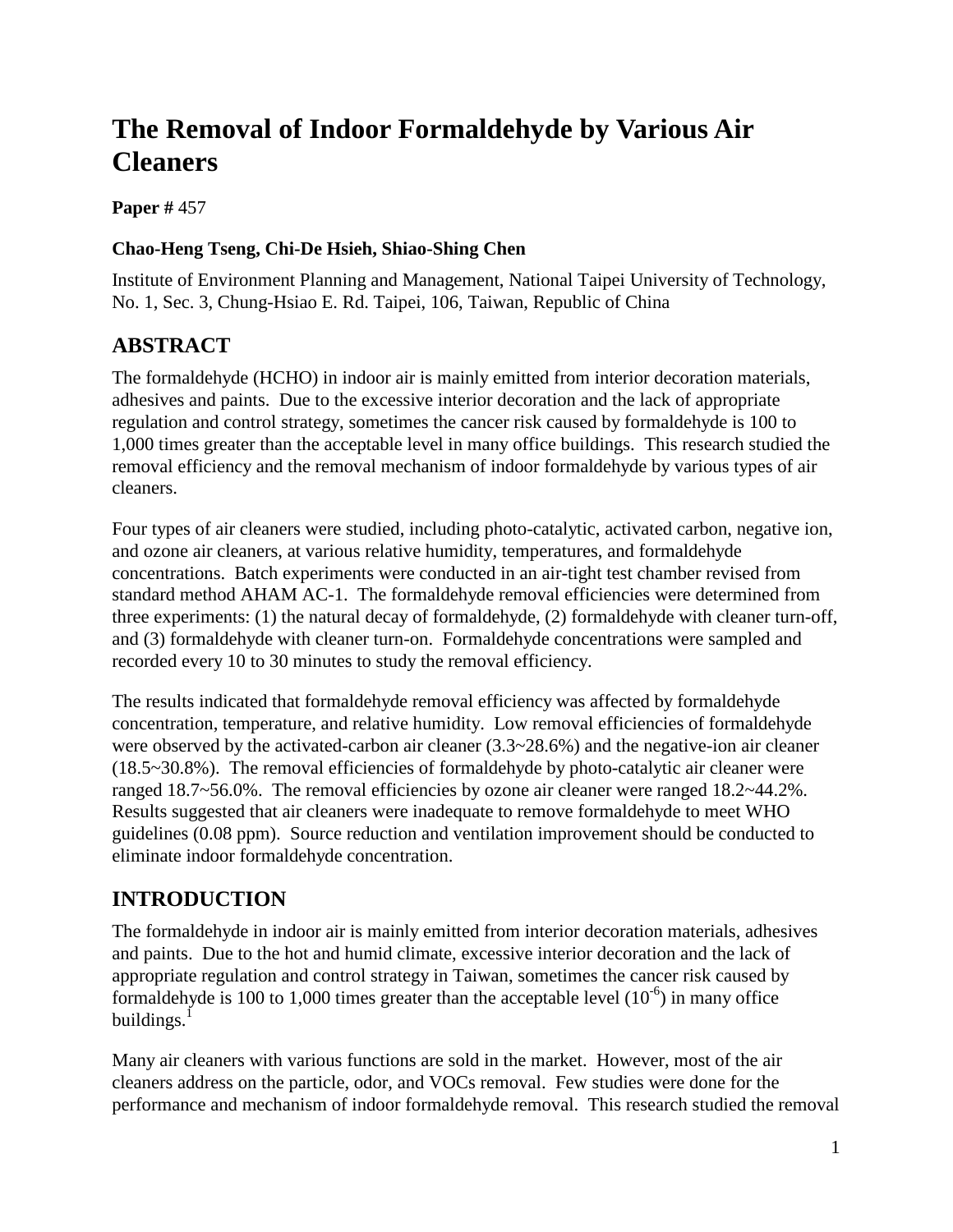efficiency and the removal mechanism of indoor formaldehyde by various types of air cleaners. The removal mechanism and energy efficiency will be discussed as well.

### **Literature Review**

Symptoms of formaldehyde exposure include burning sensation, coughing, wheezing, laryngitis, shortness of breath, headache, nausea, and vomiting. Formaldehyde is a probable human carcinogen. Most national IAQ standards set the acceptable limit at 0.08~0.1 ppm. In Taiwan, the formaldehyde concentration in the indoor air of office buildings ranged from 0.13~0.89 ppm, which are much greater than WHO guideline 0.08 ppm for 30 min exposure.

Some studies evaluated the VOCs removal by activated carbon and ozone air cleaners. Activated carbon air cleaners could reduce 30.0 ppm formaldehyde to 20.0 ppm.<sup>5</sup> Ozone air cleaners could remove  $1.8 \sim 34.4\%$  of 1.0 ppm formaldehyde.<sup>6</sup> However, most of the researches are nor comparable due to the different experiment conditions. None of the researches is focus on the formaldehyde removal performance in the full range of air cleaners.

Some standard methods are available to exam the particles removal performance of air cleaners, such as AHAM AC-1, JEM 1467, CNS 7620, JIS C 9615. Few methods (CNS 7620, JIS C 9615) exam the gaseous pollutants removal, but do not consider the adsorption of air cleaner itself. AHAM AC-1 is developed by U.S. Association of Home Appliance Manufacturers to exam the particles removal performance of air cleaners. Niu et al. (1998) modified AHAM AC-1 method to exam the performance of gaseous pollutants removal.  $<sup>7</sup>$ </sup>

#### **Experiment Setup**

Four types of best-selling air cleaners (photo-catalytic, activated-carbon, negative ion, and ozone air cleaners, as shown at Tab 1) were studied for formaldehyde removal efficiencies at various relative humidity (50%, 80%), temperatures (20 $^{\circ}$ C, 30 $^{\circ}$ C), and formaldehyde concentrations (0.50, 1.00, 4.00 ppm). These conditions represent the typical conditions of normal indoor air environment in Taiwan. According to the modified AHAM AC-1 method, $\frac{7}{1}$  batch experiments were conducted in an air-tight stainless steel chamber  $(0.7 \text{m} \times 0.7 \text{m} \times 0.7 \text{m})$  as shown in Fig 1.

Ambient air was pumped in and filtered by particle filter and desiccant column. One way served as dilution gas and the other as formaldehyde carrier gas. Formaldehyde concentrations were controlled by the mixing ratios of these two gases. Gaseous formaldehyde was generated from paraformaldehyde (98%, Merck) by aeration. The relative humidity and temperatures of test chamber were controlled as well. Air cleaner was placed in the chamber in advance. When the target humidity, temperature, and concentration were reached, the inlet and outlet valves were closed. The experiment did not begin until formaldehyde concentration was stable for  $10~20$ minutes to ensure no leak in the chamber. Each test lasted 4 hours, and formaldehyde concentration was sampled and recorded by formaldehyde monitor (PPM Formaldemeter 400, resolution 0.01 ppm) every 10~30 minutes. The final removal efficiencies reported in this paper is the formaldehyde removal efficiency at the end of the fourth hours, in most cases, the formaldehyde concentration reached a stable value. The removal efficiency was calculated from the concentrations as described in the following section.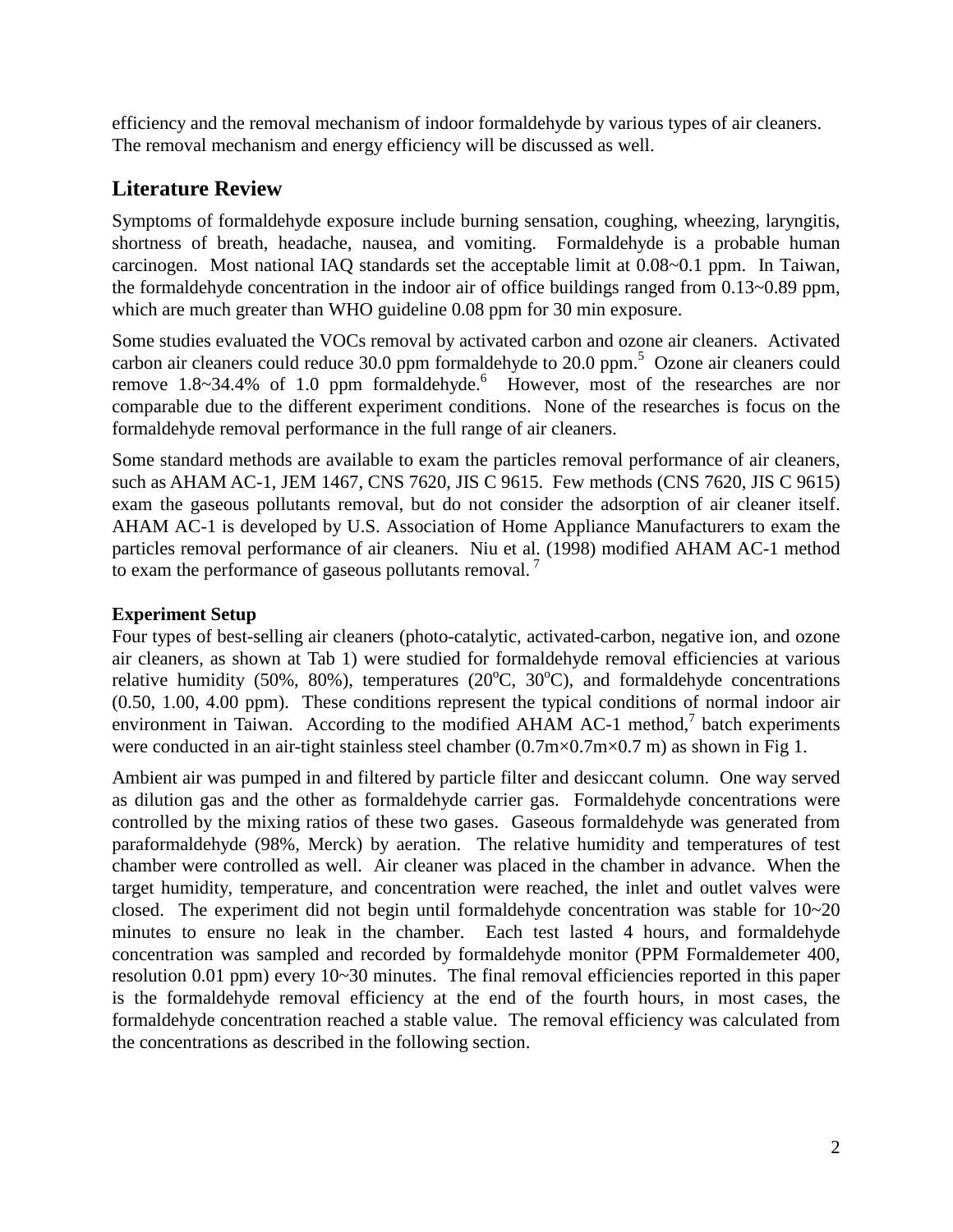

The reducing of formaldehyde concentration may due to the adsorption of chamber wall, the adsorption of air cleaner, and the function of air cleaner. For each experiment condition, therefore, the following three tests were conducted:

Test 1: The natural decay of formaldehyde (without the air cleaner in the chamber)

The purpose of this test is to evaluate the amount of chamber wall adsorption and the natural decay (oxidation) of formaldehyde. The natural decay of formaldehyde in 4 hours was approximately 5% of the initial concentration in all tests.

Natural decay (
$$
\% = \left( \frac{\text{Initial HCHO conc. - HCHO Cone. at 4th hr.}}{\text{Initial HCHO conc.}} \right)_{\text{without cleaner}}
$$
 Eq. 1

Test 2: Formaldehyde removal with cleaner/turn-off

The purpose of this test is to evaluate the amount of natural decay (Test 1) plus the amount of adsorption by the air cleaner surface.

With cleaner turn-off (%) = 
$$
\left(\frac{\text{Initial HCHO conc. - HCHO Conc. at 4th hr.}}{\text{Initial HCHO conc.}}\right)_{\text{with cleaner/off}}
$$
 Eq. 2

Test 3: Formaldehyde removal with cleaner/turn-on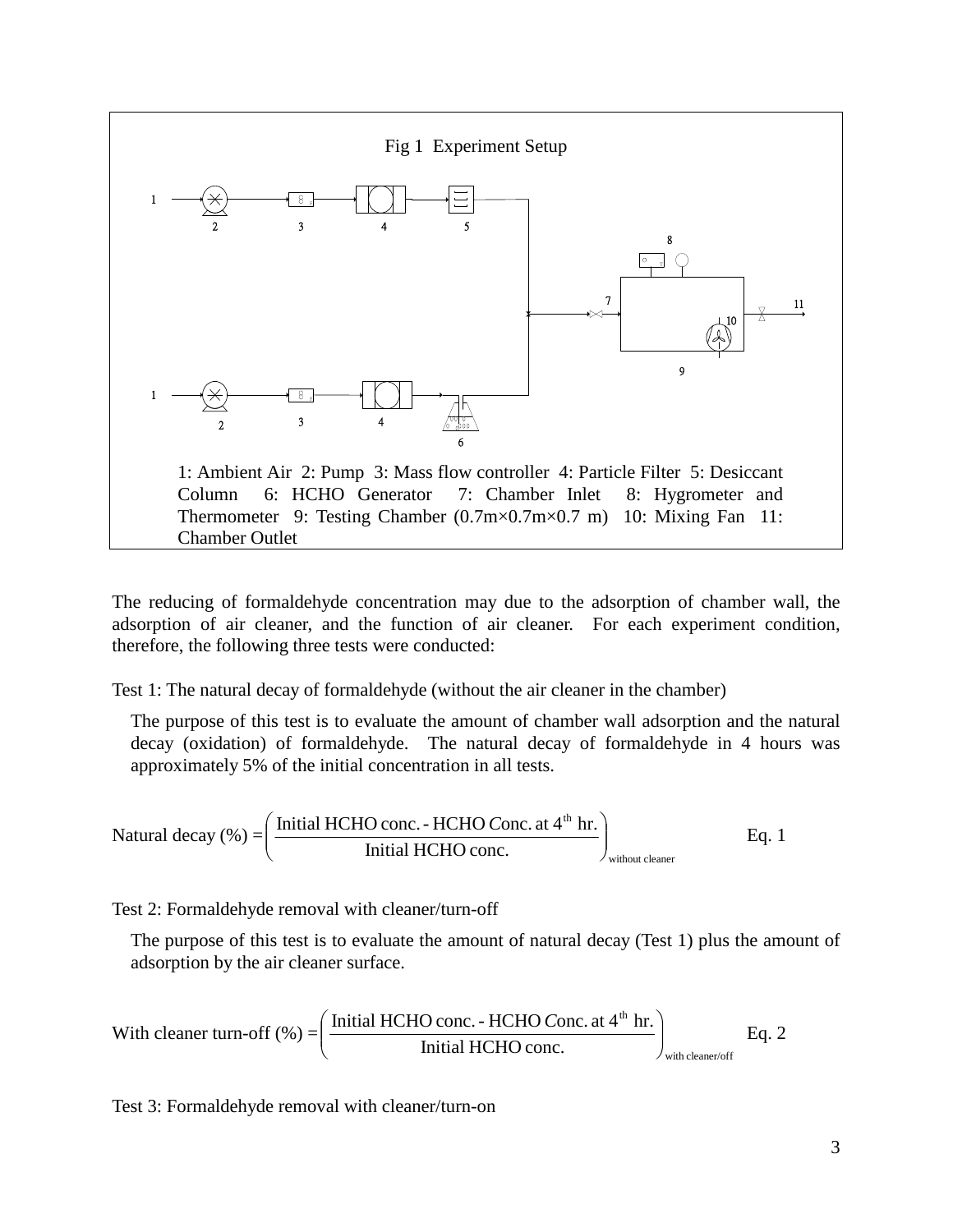The real formaldehyde removal due to function of air cleaner is the concentration difference between cleaner on (eq. 3) and cleaner off (eq. 2), as shown in Fig 2.

With cleaner turn-on (%) = 
$$
\left(\frac{\text{Initial HCHO conc. - HCHO Cone. at 4th hr.}}{\text{Initial HCHO conc.}}\right)_{\text{with cleaner/on}}
$$
 Eq. 3

Formaldehyde removal efficiency  $(\%)$  = cleaner turn-off  $(\%)$  - cleaner turn-on  $(\%)$  Eq. 4



|  |  | Tab 1 The Specification of Air Cleaners |  |  |
|--|--|-----------------------------------------|--|--|
|--|--|-----------------------------------------|--|--|

| Type                  | Cleaner<br><b>Size</b> | flowrate  | power<br>consumption | Target<br>Room<br>size | Price | Filter                                             | Other                                             |
|-----------------------|------------------------|-----------|----------------------|------------------------|-------|----------------------------------------------------|---------------------------------------------------|
|                       | $\rm cm$               | $m^3/min$ | W                    | m <sup>2</sup>         | US\$  |                                                    |                                                   |
| Activated-<br>Carbon  | $\phi$ 35*39           | 5.00      | 79.2                 | $13 - 20$              | \$147 | Activated-<br>Carbon filter<br>$2400 \text{ cm}^2$ | <b>HEPA</b> Core                                  |
| Negative<br>Ion       | $41*20*46$             | 3.20      | 39.1                 | $26 - 33$              | \$206 | <b>HEPA</b> filter<br>$1090 \text{ cm}^2$          | Negative ion<br>discharger                        |
| Ozone                 | 25*9*8                 | 0.15      | 3.3                  | 13                     | \$53  | filter $45 \text{ cm}^2$                           | Ozone Generator                                   |
| Photo-<br>catalytic A | $41*20*46$             | 3.20      | 44.5                 | $26 - 33$              | \$206 | <b>HEPA</b> filter<br>$1090 \text{ cm}^2$          | Photocatalyst 630<br>$\text{cm}^2$ , 1 UV Tube.   |
| Photo-<br>catalytic B | $40*20*48$             | 4.50      | 39.1                 | $26 - 40$              | \$721 | <b>HEPA</b> filter<br>$1050 \text{ cm}^2$          | Photocatalyst 1680<br>$\text{cm}^2$ , 2 UV Tubes. |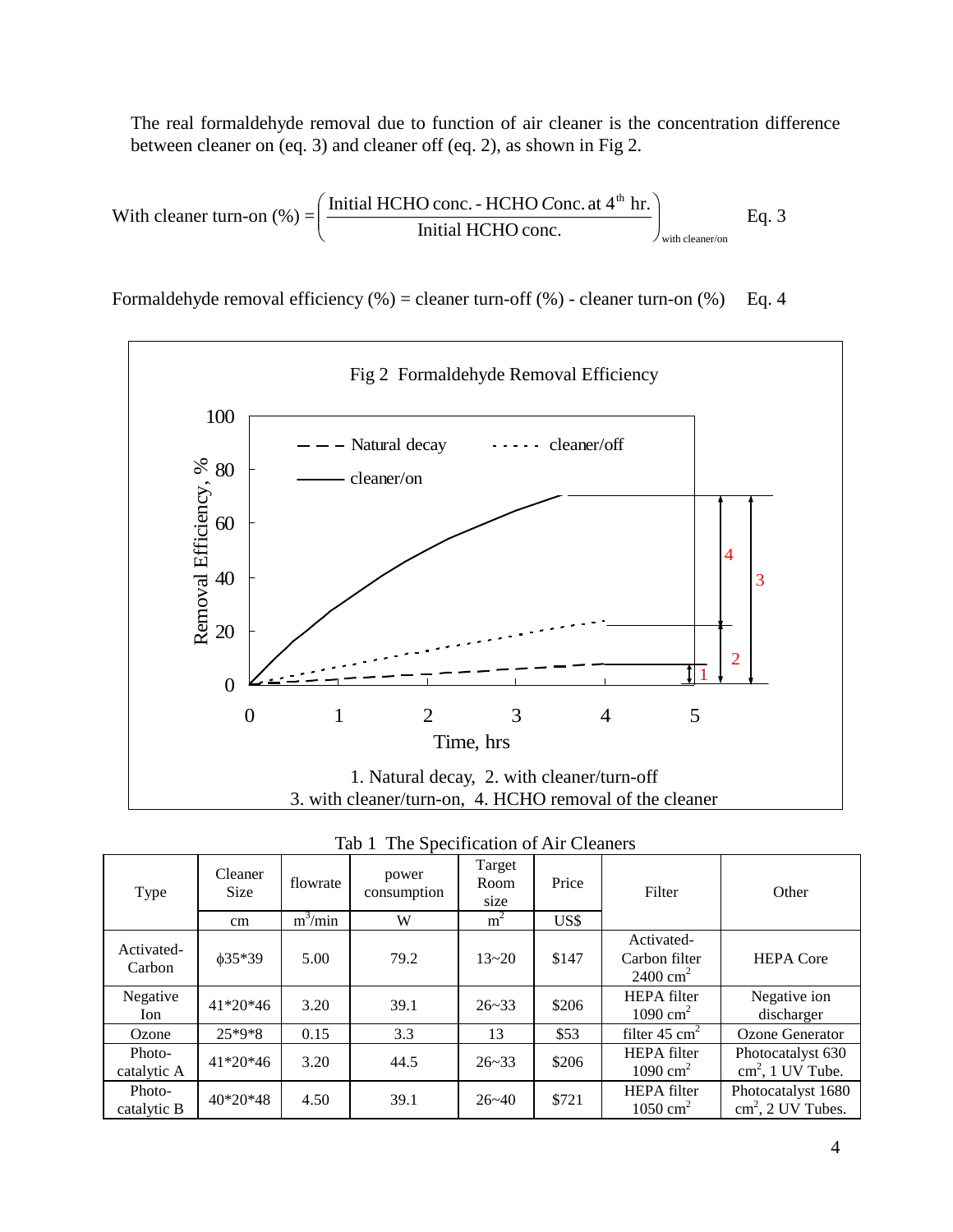#### **Results Discussion**

1. Activated Carbon Air Cleaner

The formaldehyde removal efficiency ranged 3.3~28.6% as shown in Tab 2. In general, activated carbon air cleaners have the worst performance of formaldehyde removal. The formaldehyde molecules are small and light so the Van der Waals force between the formaldehyde and activated carbon is very week. Formaldehyde is difficult to be adsorbed, especially within the short contact time in the cleaner, but easy to be desorbed.

High formaldehyde concentration (4 ppm) resulted in high removal efficiency (15.8~28.6%), comparing with low concentration (0.5 ppm), 3.3~19.6%. According to the Langmuir isotherm, increasing the partial pressure of the absorbate causes more of it to be absorbed at a given temperature. However, high formaldehyde concentrations shorten the breakthrough time of activated-carbon filter.

Temperature and humidity effects are shown at Fig 3. As would be expected, an increase in the temperature for a given condition decreased the amount of adsorbed gas. $\frac{9}{9}$  Removal efficiencies were higher at low temperature (19.6~28.6%) than at high temperature (11~20%).

Formaldehyde removal efficiencies were higher at low humidity  $(11~20%)$  than at high humidity (3.3~15.8%). This is because the water molecules may occupy the functional group of activated carbon for adsorption when the air is humid. 8 The absorbed formaldehyde on the surface of activated carbon may re-emit under high humidity or temperature conditions. The competition between adsorption and desorption decreased the removal efficiency.<sup>5,7</sup> Activated carbon air cleaners should not be used in a humid and warm indoor environment. Activated carbon filter should be replaced regularly to prevent secondary pollution.

| Temperature | R.Humidity | <b>HCHO</b><br>Conc. | Cleaner<br>turn-off | Cleaner<br>turn-on | Removal<br>Eff. | <b>CADR</b> |
|-------------|------------|----------------------|---------------------|--------------------|-----------------|-------------|
| $\rm ^{o}C$ | $\%$       | ppm                  | $\%$                | $\%$               | %               | L/hr        |
|             |            | 0.50                 | 14.0                | 25.0               | 11.0            | 8.20        |
| 30          | 50         | 1.00                 | 29.3                | 47.1               | 17.8            | 18.10       |
|             |            | 4.00                 | 28.5                | 48.5               | 20.0            | 13.82       |
|             |            | 0.50                 | 12.3                | 15.6               | 3.3             | 1.47        |
| 30          | 80         | 1.00                 | 15.9                | 21.6               | 5.7             | 4.01        |
|             |            | 4.00                 | 16.9                | 32.7               | 15.8            | 5.73        |
|             |            | 0.50                 | 23.7                | 43.3               | 19.6            | 23.36       |
| 20          | 50         | 1.00                 | 23.9                | 49.1               | 25.2            | 30.66       |
|             |            | 4.00                 | 29.6                | 58.2               | 28.6            | 34.27       |

Tab 2 The Removal Efficiency of Activated Carbon Air Cleaner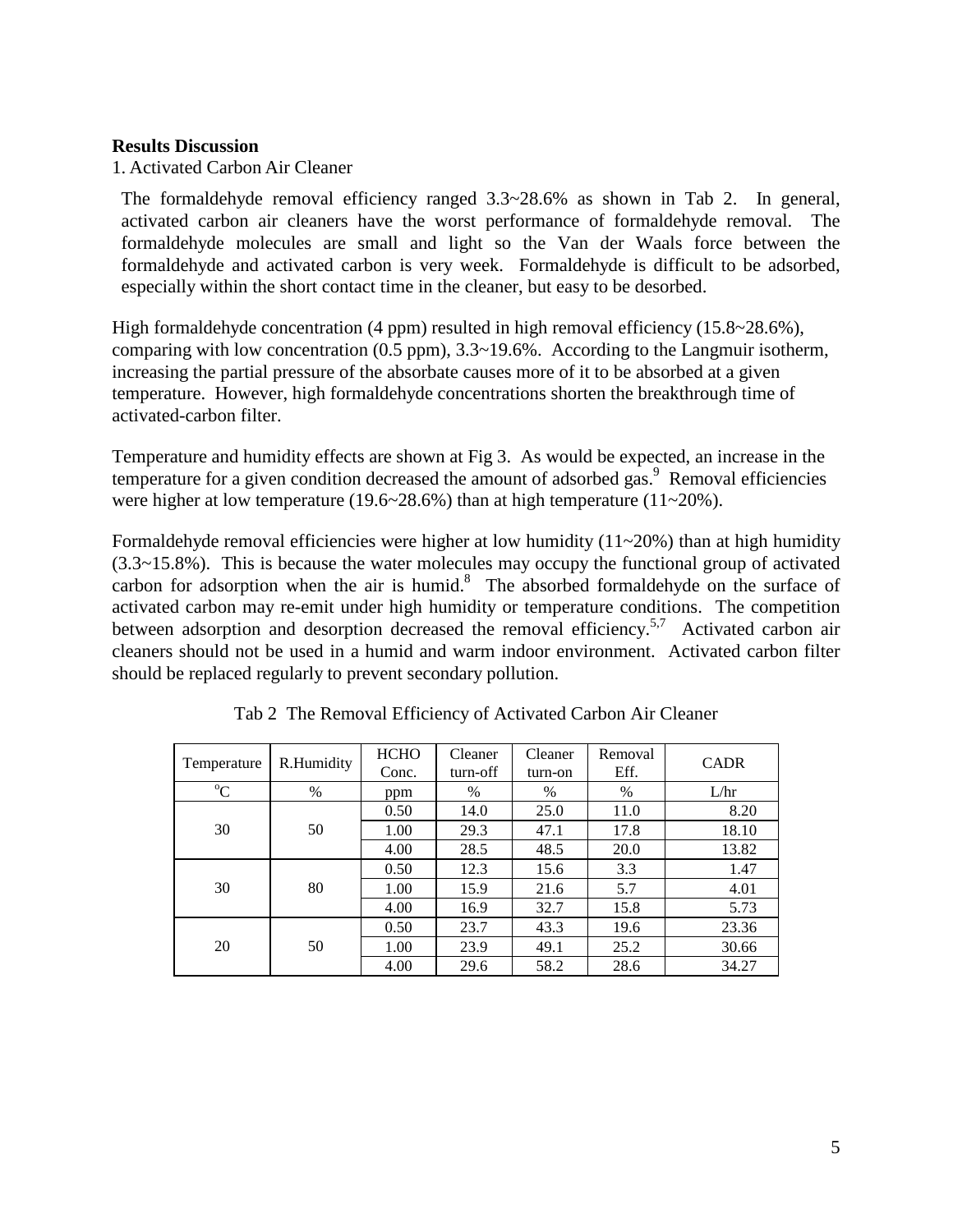

#### 2. Negative Ion Air Cleaner

The formaldehyde removal efficiency ranged 18.5~30.8% as shown in Tab 3. In general, formaldehyde can not be effectively removed by the negative ion air cleaners. The major ions from the indoor negative ion air cleaners are  $\overline{O}$ ,  $\overline{O_2}$ ,  $\overline{O_3}$ . Among them,  $\overline{O_2}$  ions are the most in quantity but the least in oxidation ability.<sup>10</sup> These negative oxygen ions are with less oxidation ability than ozone and hydroxyl radical. The ionization energy of formaldehyde (10.88 eV) is close to the ionization energy of oxygen (12.07 eV). Because ionization energy and bond dissociation energy are of comparable magnitudes (around 10 eV), chemical compounds with ionization energy greater than 10 eV are not amenable to treatment by air ionization.<sup>10</sup>

High formaldehyde concentration resulted in high removal efficiency (24.9~30.8%), comparing with low concentration,  $18.5 \times 23.5\%$ . During the short life time of negative ions, high formaldehyde concentration results in more encounter opportunity between formaldehyde molecules and negative ions.

Temperature and humidity effects are shown at Fig 4. Removal efficiencies were slightly higher at low temperature  $(23.5~30.8%)$  than at high temperature  $(18.5~26.1%)$ . There are no obvious difference of formaldehyde removal efficiencies between low humidity (18.5~26.1%) and high humidity (21.2~26.3%). It may be the result of the following two competing mechanisms.

- 1. Under high humidity condition, more hydroxyl radicals may be formed from the ionizer and from the reaction between the water molecules and negative ions. These highly-oxidizing hydroxyl radicals increase the formaldehyde removal.<sup>10</sup>
- 2. However, the life time of negative ion decreases under high humidity condition, which decreases the formaldehyde removal. $^{11}$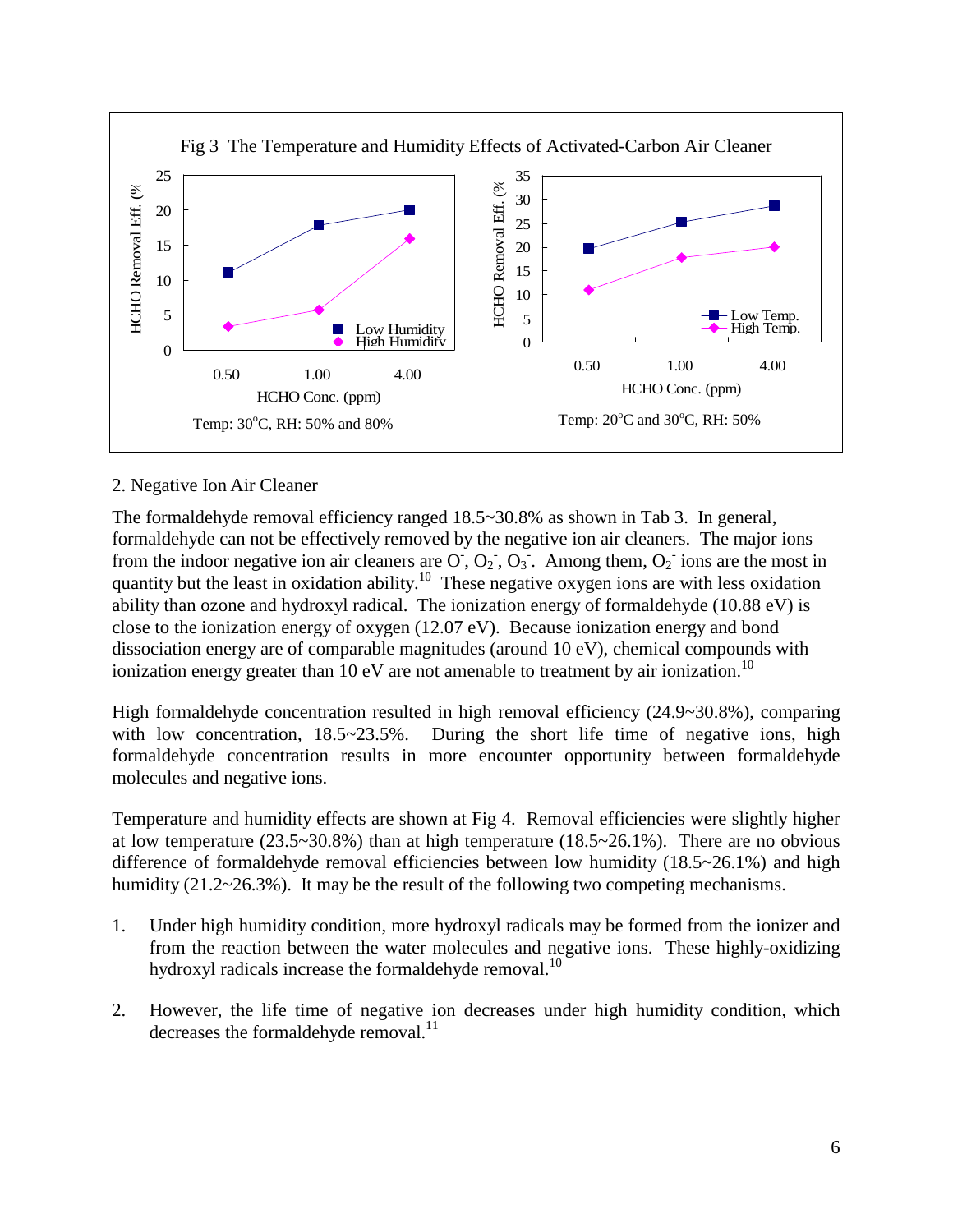|                               |            |                      |                     | $\circ$            |                 |             |
|-------------------------------|------------|----------------------|---------------------|--------------------|-----------------|-------------|
| <b>Experimental Condition</b> |            |                      | Removal Efficiency  |                    |                 |             |
| Temperature                   | R.Humidity | <b>HCHO</b><br>Conc. | Cleaner<br>turn-off | Cleaner<br>turn-on | Removal<br>Eff. | <b>CADR</b> |
| $\rm ^{o}C$                   | $\%$       | ppm                  | %                   | %                  | %               | L/hr        |
|                               |            | 0.50                 | 19.6                | 38.1               | 18.5            | 10.26       |
| 30                            | 50         | 1.00                 | 21.6                | 47.7               | 26.1            | 17.18       |
|                               |            | 4.00                 | 28.3                | 53.2               | 24.9            | 24.28       |
|                               |            | 0.50                 | 20.3                | 41.5               | 21.2            | 12.83       |
| 30                            | 80         | 1.00                 | 22.2                | 47.9               | 25.7            | 22.30       |
|                               |            | 4.00                 | 23.3                | 49.6               | 26.3            | 13.86       |
|                               |            | 0.50                 | 24.1                | 47.6               | 23.5            | 11.97       |
| 50<br>20                      |            | 1.00                 | 25.9                | 54.9               | 29.0            | 28.06       |
|                               |            | 4.00                 | 28.1                | 58.9               | 30.8            | 13.89       |

Tab 3 The Removal Efficiency of Negative Ion Air Cleaner



#### 3. Photo-Catalytic Air Cleaners

The formaldehyde removal efficiency ranged 18.7~38.0% (cleaner A) and 29.4~56.0% (cleaner B) as shown in Tab 4. In general, photo-catalytic air cleaners have the best performance of formaldehyde removal, because the major removal mechanism is the oxidation reaction between hydroxyl radical and formaldehyde.

High formaldehyde concentration resulted in high removal efficiency (27.9~56.0%), comparing with low concentration, 18.7~39.5%. Obee et al. have reported that the oxidation rate of formaldehyde increases as the formaldehyde concentration increases when the formaldehyde concentrations are between  $0.1 \sim 10.0$  ppm.<sup>12</sup>

Temperature and humidity effects are shown at Fig 5. Formaldehyde removal efficiencies were higher at high humidity than at low humidity, because more hydroxyl radicals were formed on the surface of photo-catalyst under high humidity condition. These highly-oxidizing hydroxyl radicals increase the formaldehyde removal. And since the photo-catalytic reaction occurs on the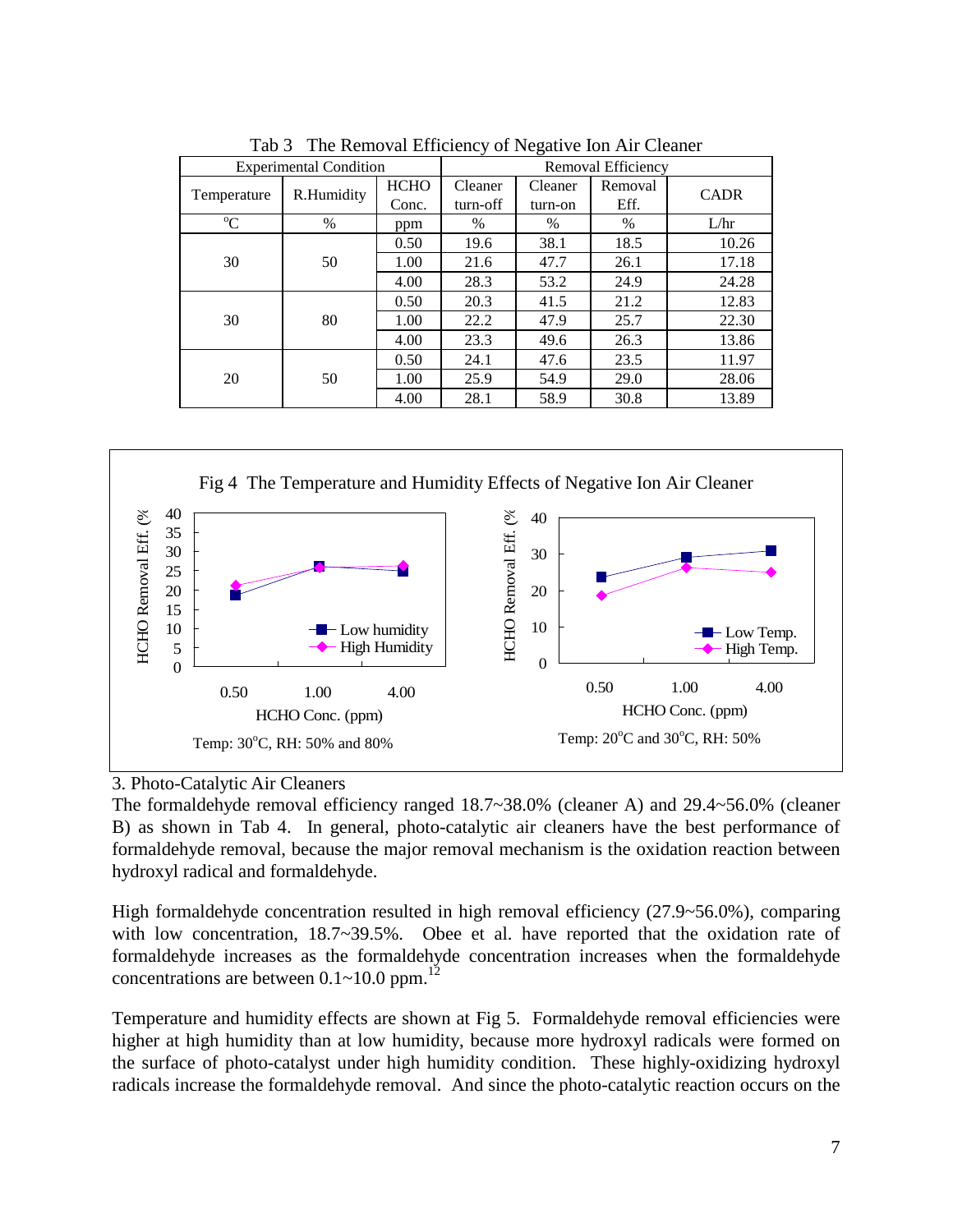surface of photo-catalyst inside the cleaner, there is no such negative effect as the decreasing life time of negative ion under high humidity condition.

Removal efficiencies were higher at low temperature than at high temperature. This is because the oxidation rate of formaldehyde increases as the formaldehyde concentration decreases when the temperatures are between  $15 \sim 50^{\circ}$ C.<sup>12</sup>

|                    |             | <b>Experimental Condition</b> |                      | Removal Efficiency  |                    |                 |             |  |  |
|--------------------|-------------|-------------------------------|----------------------|---------------------|--------------------|-----------------|-------------|--|--|
|                    | Temperature | R.Humidity                    | <b>HCHO</b><br>Conc. | Cleaner<br>turn-off | Cleaner<br>turn-on | Removal<br>Eff. | <b>CADR</b> |  |  |
|                    | $^{\circ}C$ | $\%$                          | ppm                  | $\frac{0}{0}$       | $\%$               | $\%$            | L/hr        |  |  |
|                    |             |                               | 0.50                 | 19.6                | 38.3               | 18.7            | 7.99        |  |  |
|                    | 30          | 50                            | 1.00                 | 21.6                | 50.9               | 29.3            | 12.79       |  |  |
|                    |             |                               | 4.00                 | 28.3                | 56.2               | 27.9            | 10.94       |  |  |
|                    |             |                               | 0.50                 | 20.3                | 39.2               | 18.9            | 19.83       |  |  |
| Cleaner<br>A       | 30          | 80                            | 1.00                 | 22.2                | 52.3               | 30.1            | 31.42       |  |  |
|                    |             |                               | 4.00                 | 23.3                | 61.3               | 38.0            | 31.11       |  |  |
|                    | 20          | 50                            | 0.50                 | 24.1                | 50.0               | 25.9            | 10.98       |  |  |
|                    |             |                               | 1.00                 | 25.9                | 58.5               | 32.6            | 20.92       |  |  |
|                    |             |                               | 4.00                 | 28.1                | 60.9               | 32.8            | 16.70       |  |  |
|                    |             |                               | 0.50                 | 25.0                | 54.4               | 29.4            | 26.41       |  |  |
|                    | 30          | 50                            | 1.00                 | 27.7                | 64.4               | 36.7            | 17.80       |  |  |
|                    |             |                               | 4.00                 | 32.9                | 80.9               | 48.0            | 31.66       |  |  |
|                    |             |                               | 0.50                 | 23.8                | 63.3               | 39.5            | 13.51       |  |  |
| Cleaner<br>30<br>B | 80          | 1.00                          | 25.0                 | 65.5                | 40.5               | 17.66           |             |  |  |
|                    |             |                               | 4.00                 | 25.4                | 79.4               | 54.0            | 34.99       |  |  |
|                    |             | 50                            | 0.50                 | 29.0                | 67.2               | 38.2            | 27.44       |  |  |
|                    | 20          |                               | 1.00                 | 25.5                | 73.6               | 48.1            | 59.92       |  |  |
|                    |             |                               | 4.00                 | 27.8                | 83.8               | 56.0            | 44.62       |  |  |

Tab 4 The Removal Efficiency of Photo-Catalytic Air Cleaners

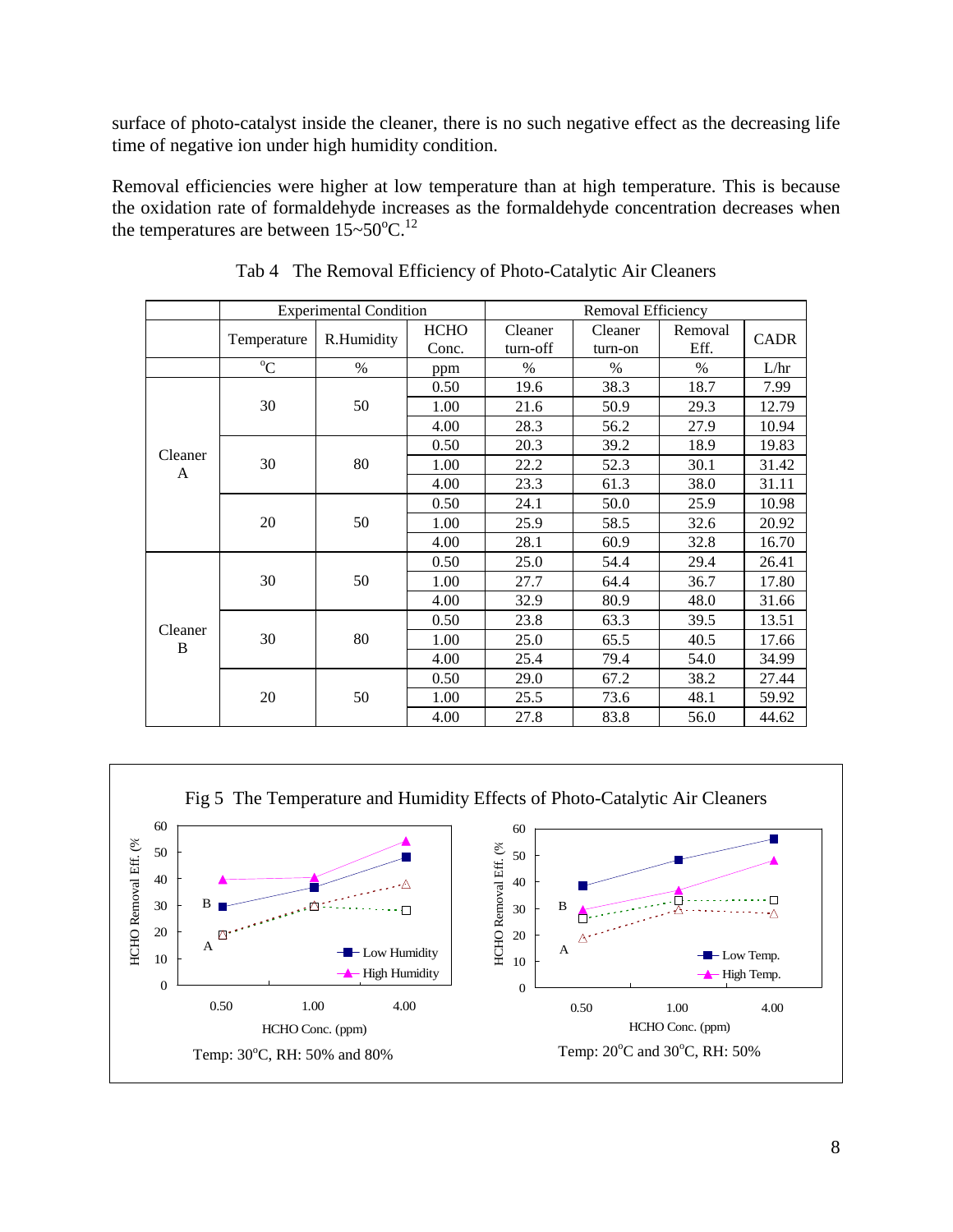#### 4. Ozone Air Cleaner

The formaldehyde removal efficiency ranged  $18.2 \times 44.2\%$  as shown in Tab 5. In general, formaldehyde can be effectively removed by the ozone air cleaner due to the high oxidation ability of ozone. However, excess indoor ozone may harm the human health. In an air-tight indoor environment, ozone concentration will be easily raised up and excess the WHO guidelines (0.08 ppm). But Esswein et al. reported that oxidation of formaldehyde by ozone is not obvious unless the ozone is accumulated more than  $0.5$  ppm.<sup>13</sup>

High formaldehyde concentration (4 ppm) resulted in low removal efficiency (18.2~20.2%), comparing with low concentration (0.5 ppm), 28.8~38.8%. For other types of cleaners, the formaldehyde concentration reached a stable value at the end of the fourth hours. But for ozone air cleaner, formaldehyde concentration kept decreasing as long as the ozone was generated. In terms of the formaldehyde removal amount at the end of the fourth hours, more formaldehyde was removed (i.e. faster removal rate) at high formaldehyde concentration.

Temperature and humidity effects are shown at Fig 6. Formaldehyde removal efficiencies were higher at low humidity (20.2~44.2%) than at high humidity (20.0~31.1%). This is because the water molecules may consumed the ozone as well, which decreased the formaldehyde oxidation. Removal efficiencies were higher at high temperature (20.2~44.2%) than at low temperature  $(18.2~30.4\%)$ .

| <b>Experimental Condition</b> |            |             | Removal Efficiency |         |         |             |  |
|-------------------------------|------------|-------------|--------------------|---------|---------|-------------|--|
|                               | R.Humidity | <b>HCHO</b> | Cleaner            | Cleaner | Removal | <b>CADR</b> |  |
| Temperature                   |            | Conc.       | turn-off           | turn-on | Eff.    |             |  |
| $\rm ^{o}C$                   | $\%$       | ppm         | %                  | $\%$    | $\%$    | L/hr        |  |
|                               |            | 0.50        | 14.3               | 53.1    | 38.8    | 56.60       |  |
| 30                            | 50         | 1.00        | 13.2               | 57.4    | 44.2    | 66.30       |  |
|                               |            | 4.00        | 15.6               | 35.8    | 20.2    | 21.85       |  |
| 30                            | 80         | 0.50        | 15.5               | 44.3    | 28.8    | 34.30       |  |
|                               |            | 1.00        | 20.4               | 51.5    | 31.1    | 43.53       |  |
|                               |            | 4.00        | 20.6               | 40.6    | 20.0    | 27.06       |  |
|                               |            | 0.50        | 16.4               | 46.8    | 30.4    | 39.99       |  |
| 20                            | 50         | 1.00        | 15.2               | 45.1    | 29.9    | 38.45       |  |
|                               |            | 4.00        | 17.1               | 35.3    | 18.2    | 23.74       |  |

Tab 5 The Removal Efficiency of Ozone Air Cleaners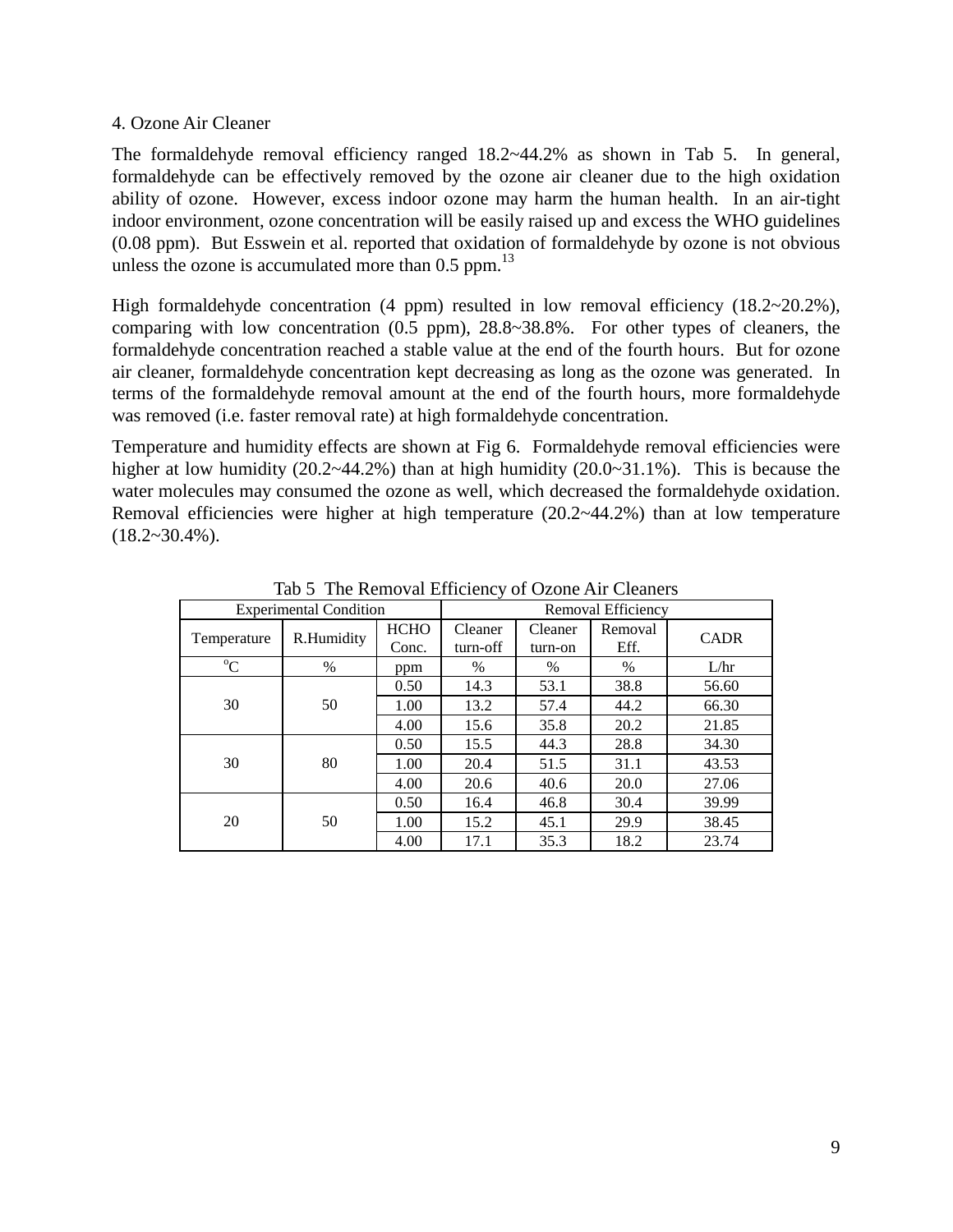

Fig 7 shows the summary of the formaldehyde removal efficiency for four types of air cleaners. Photo-catalytic air cleaner ranks the best while activated carbon air cleaner is the worst. However, all the air cleaners were inadequate to remove formaldehyde to meet WHO guidelines (0.08 ppm).



#### 5. Energy efficiency of Formaldehyde Removal

As shown in Tab 6, ozone air cleaner has the highest energy efficiency (4.53~25.4 mg/kWh), followed by photo-catalytic cleaner (0.39~6.115 mg/kWh). Activated carbon air cleaner has the lowest energy efficiency  $(0.022 \times 1.542 \text{ mg/kWh})$ . The energy efficiency is not necessary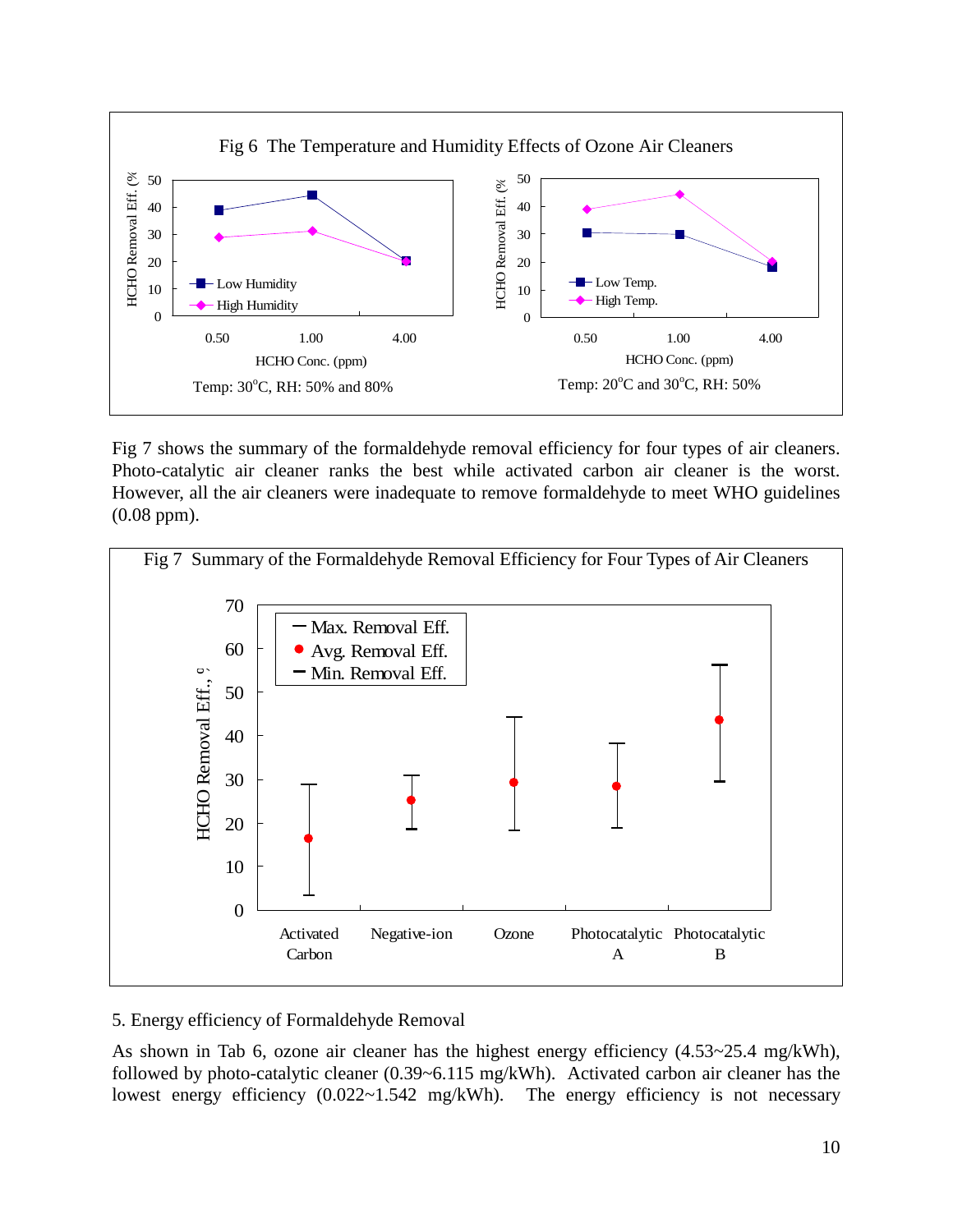proportional to the formaldehyde removal efficiency. The energy efficiency is related not only to the removal mechanism, but also the design of air cleaner (pump, filter, etc.).

The ozone air cleaner has the highest energy efficiency is because:

- (1) Due to the adverse health effects, the energy for ozone generation is limited.
- (2) The purpose of the fan/pump is to deliver ozone, not to drive the room air through the air cleaner. Comparing with other types of cleaners, only very small power is required by ozone air cleaner.
- (3) The purpose of the filter is to protect the discharge electrodes for ozone generation, not to filter the room air for particle removal. Therefore, only very small power is required by ozone air cleaner.

|                      |      | ັ    |                     |              |       |                       |                       |
|----------------------|------|------|---------------------|--------------|-------|-----------------------|-----------------------|
| <b>HCHO</b><br>Conc. | Temp | R.H. | Activated<br>Carbon | Negative-ion | Ozone | Photo-<br>catalytic A | Photo-<br>catalytic B |
|                      |      |      |                     |              |       |                       |                       |
|                      | 30   | 50%  | 0.072               | 0.245        | 6.10  | 0.218                 | 0.390                 |
| $0.50$ ppm           | 30   | 80%  | 0.022               | 0.281        | 4.53  | 0.220                 | 0.524                 |
|                      | 20   | 50%  | 0.132               | 0.321        | 4.92  | 0.311                 | 0.521                 |
|                      | 30   | 50%  | 0.233               | 0.692        | 13.89 | 0.683                 | 0.974                 |
| $1.00$ ppm           | 30   | 80%  | 0.075               | 0.682        | 9.78  | 0.702                 | 1.074                 |
|                      | 20   | 50%  | 0.340               | 0.792        | 9.67  | 0.782                 | 1.313                 |
|                      | 30   | 50%  | 1.048               | 2.642        | 25.40 | 2.601                 | 5.094                 |
| $4.00$ ppm           | 30   | 80%  | 0.828               | 2.791        | 25.15 | 3.543                 | 5.730                 |
|                      | 20   | 50%  | 1.542               | 3.363        | 23.55 | 3.147                 | 6.115                 |
| Rank                 |      |      | 5                   | 3            |       | 3                     | 2                     |

Tab 6 The Energy Efficiency of Formaldehyde Removal (mg-HCHO/kWh)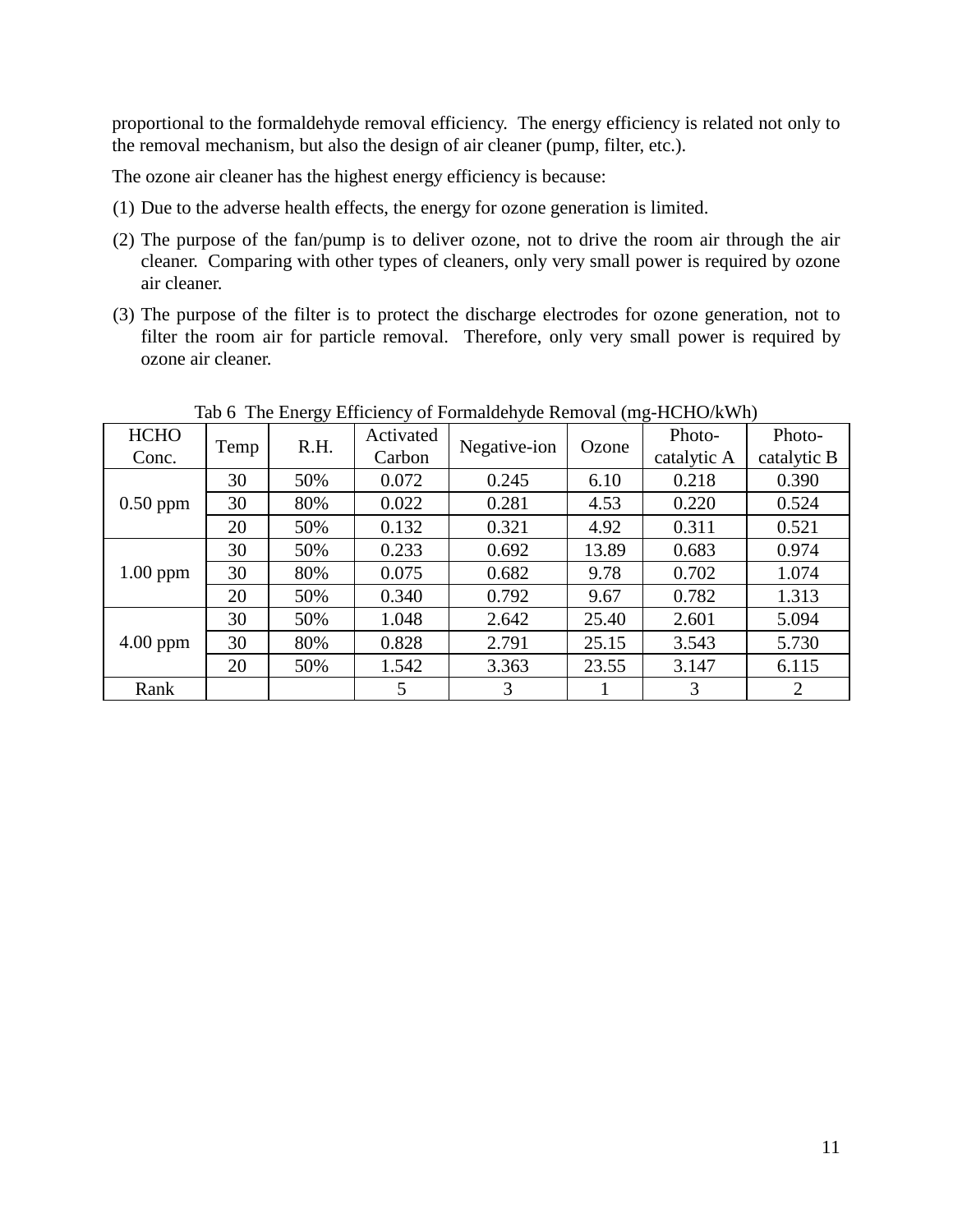### **CONCLUSION**

- 1. Formaldehyde removal efficiency was affected by formaldehyde concentration, temperature, and relative humidity.
- 2. In general, photo-catalytic air cleaner achieved the best performance of formaldehyde removal (18.7~56.0%), followed by ozone air cleaner (18.2~44.2%), and negative-ion air cleaner (18.5~30.8%). Activated carbon air cleaner is the worst (3.3~28.6%).
- 3. Excess indoor ozone may harm the human health. The absorbed formaldehyde on the surface of activated carbon may re-emit under high humidity or temperature conditions. The secondary pollution of some air cleaners should be aware of.
- 4. The ozone air cleaner has the highest energy efficiency of formaldehyde removal (4.53~25.4 mg/kWh), followed by photo-catalytic air cleaner (0.39~6.115 mg /kWh). Activated carbon air cleaner is the worst  $(0.022 \times 1.542 \text{ mg/kg} \cdot \text{W/h})$ .
- 5. For high formaldehyde concentration, photo-catalytic, ozone, negative-ion air cleaner is recommended.
- 6. For high humidity, photo-catalytic air cleaner is recommended. For low humidity, ozone or activated carbon air cleaner is recommended.
- 7. For high temperature, ozone air cleaner is recommended. For low temperature, photocatalytic, ozone, negative-ion air cleaner is recommended.
- 8. All the air cleaners were inadequate to remove formaldehyde to meet WHO guidelines (0.08 ppm). Source reduction and ventilation improvement should be conducted to eliminate indoor formaldehyde concentration.